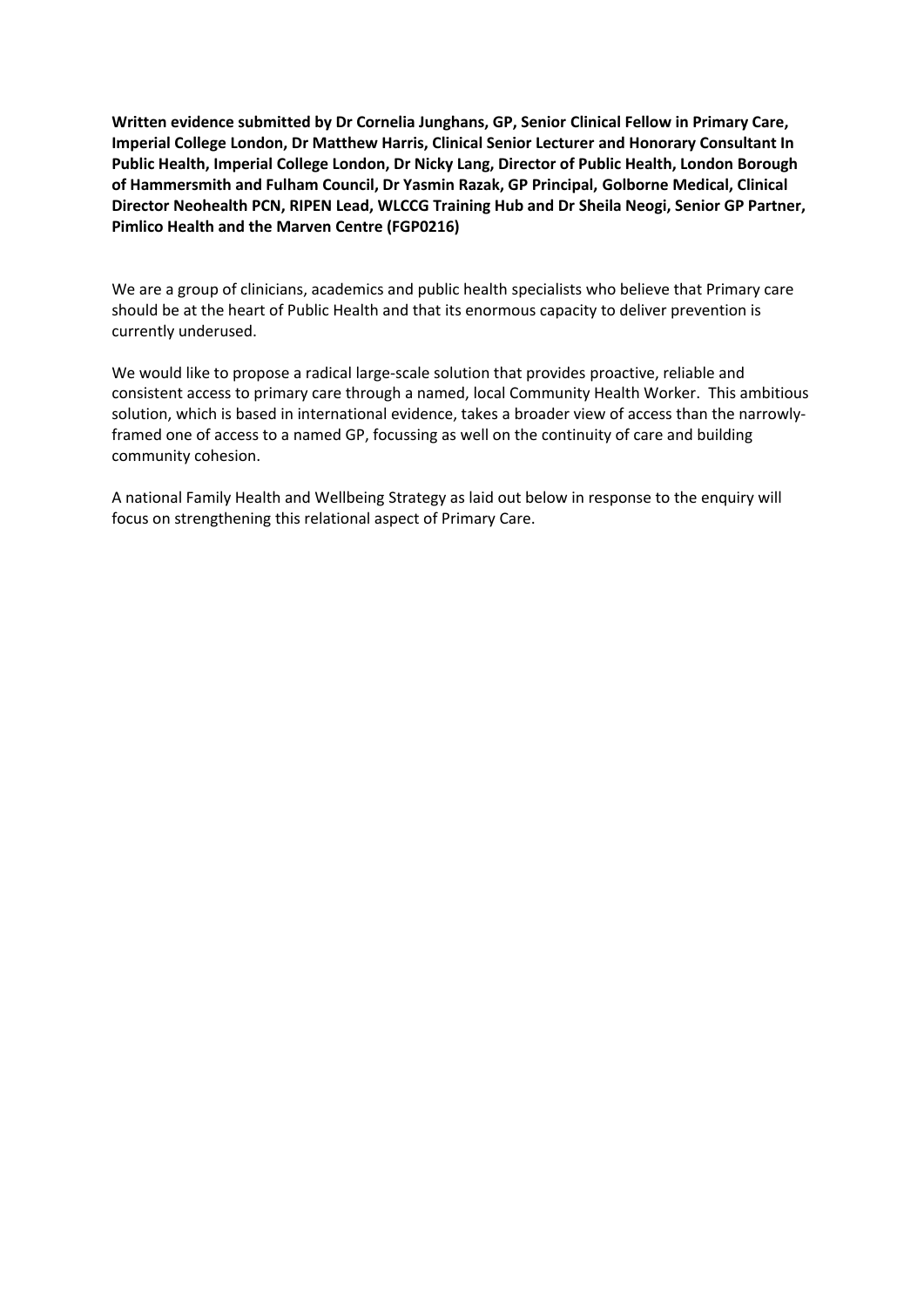*What are the main barriers to accessing general practice and how can these be tackled?*

The main issues are:

#### **(1) Increasing workload for GPs**

The consultation rate in the UK is 2-3 times that of comparable EU populations. Between 2007 and 2014 overall consultation rates for GPs in England rose by 13.6% (Oxford University, 2016). Consultations grew by more than 15% between 2010/11 and 2014/15 (King's Fund, 2016).<sup>1</sup>

We know that about a third of consultations are for non-medical issues and GPs are ill equipped to deal with these wider determinants of public health effectively. We also know that 80% of a person's health is determined by how and where they live, with only 20% of their health and wellbeing dependent on access to good health care provisions.

## **(2) Complex, aging population and increasing health inequalities**

This makes 10 min consultation ineffective and insufficient. Rising inequalities, increase in absolute poverty and health disparities (Marmot 10 year review, 2020) mean some areas with complex patients have difficulties getting enough GP coverage.<sup>2</sup>

There is pent up need from the pandemic and the impact of secondary care work that has been shifted into primary care during the pandemic have further increased the burden on primary care staff. A workload analysis by Bedfordshire and Hertfordshire LMC, alongside Cambridgeshire LMC, found additional work transferred from secondary care during the pandemic would require an extra 1,150 full-time GPs across England<sup>3</sup> which is not reflected in payment.<sup>1</sup>

#### **(3) Long term lack of investment**

The current investment falls £3.7 billion short of BMA target of general practice receiving 11% of the NHS budget (excluding drug reimbursement), instead the investment has fallen from nearly 10% in 2005/06 to just under 8% in 2016/17. Primary Care and Public Health have seen an overall contraction of investment with the Public Health budget reduced by nearly a quarter since 2016 and both Primary Care and Public Health together consuming less than 12% of the entire health budget (King's fund, 2021) This led to reductions in vital services such as health visiting, smoking cessation support, sexual health services, resulting in a significant increase in STIs and drug related deaths. The Build Back Better plan promises shifting the NHS towards prevention, but any effort towards this shift has over the years fallen short of the scale and ambition needed, as pointed out by the Kings Fund. They highlight that integrated care systems present an opportunity to focus on improving population health through partnership working between NHS, local authority and the voluntary and community sector. Yet no clear plan exists about how to integrate these better.

(4) **Lack of skilled workforce** (ranging from GPs to all aspects of practice and community staff) From September 2016 to September 2017, the total number of full-time equivalent GPs fell

<sup>1</sup> [workload-control-general-practice-mar2018-1.pdf](https://www.bma.org.uk/media/1145/workload-control-general-practice-mar2018-1.pdf) [\(bma.org.uk\)](https://www.bma.org.uk/media/1145/workload-control-general-practice-mar2018-1.pdf)

<sup>&</sup>lt;sup>2</sup> [Tackling](https://www.kingsfund.org.uk/blog/2021/09/elective-backlog-deprivation-waiting-times) [the](https://www.kingsfund.org.uk/blog/2021/09/elective-backlog-deprivation-waiting-times) [elective](https://www.kingsfund.org.uk/blog/2021/09/elective-backlog-deprivation-waiting-times) [backlog](https://www.kingsfund.org.uk/blog/2021/09/elective-backlog-deprivation-waiting-times) [–](https://www.kingsfund.org.uk/blog/2021/09/elective-backlog-deprivation-waiting-times) [exploring](https://www.kingsfund.org.uk/blog/2021/09/elective-backlog-deprivation-waiting-times) the [relationship](https://www.kingsfund.org.uk/blog/2021/09/elective-backlog-deprivation-waiting-times) [between](https://www.kingsfund.org.uk/blog/2021/09/elective-backlog-deprivation-waiting-times) [deprivation](https://www.kingsfund.org.uk/blog/2021/09/elective-backlog-deprivation-waiting-times) [and](https://www.kingsfund.org.uk/blog/2021/09/elective-backlog-deprivation-waiting-times) [waiting](https://www.kingsfund.org.uk/blog/2021/09/elective-backlog-deprivation-waiting-times) [times](https://www.kingsfund.org.uk/blog/2021/09/elective-backlog-deprivation-waiting-times) [|](https://www.kingsfund.org.uk/blog/2021/09/elective-backlog-deprivation-waiting-times) [The](https://www.kingsfund.org.uk/blog/2021/09/elective-backlog-deprivation-waiting-times) [King's](https://www.kingsfund.org.uk/blog/2021/09/elective-backlog-deprivation-waiting-times) [Fund](https://www.kingsfund.org.uk/blog/2021/09/elective-backlog-deprivation-waiting-times) [\(kingsfund.org.uk\)](https://www.kingsfund.org.uk/blog/2021/09/elective-backlog-deprivation-waiting-times)

<sup>&</sup>lt;sup>3</sup> [The](https://www.pulsetoday.co.uk/analysis/cover-feature/the-new-workload-crisis/) [new](https://www.pulsetoday.co.uk/analysis/cover-feature/the-new-workload-crisis/) [workload](https://www.pulsetoday.co.uk/analysis/cover-feature/the-new-workload-crisis/) [crisis](https://www.pulsetoday.co.uk/analysis/cover-feature/the-new-workload-crisis/) [-](https://www.pulsetoday.co.uk/analysis/cover-feature/the-new-workload-crisis/) [Pulse](https://www.pulsetoday.co.uk/analysis/cover-feature/the-new-workload-crisis/) [Today](https://www.pulsetoday.co.uk/analysis/cover-feature/the-new-workload-crisis/)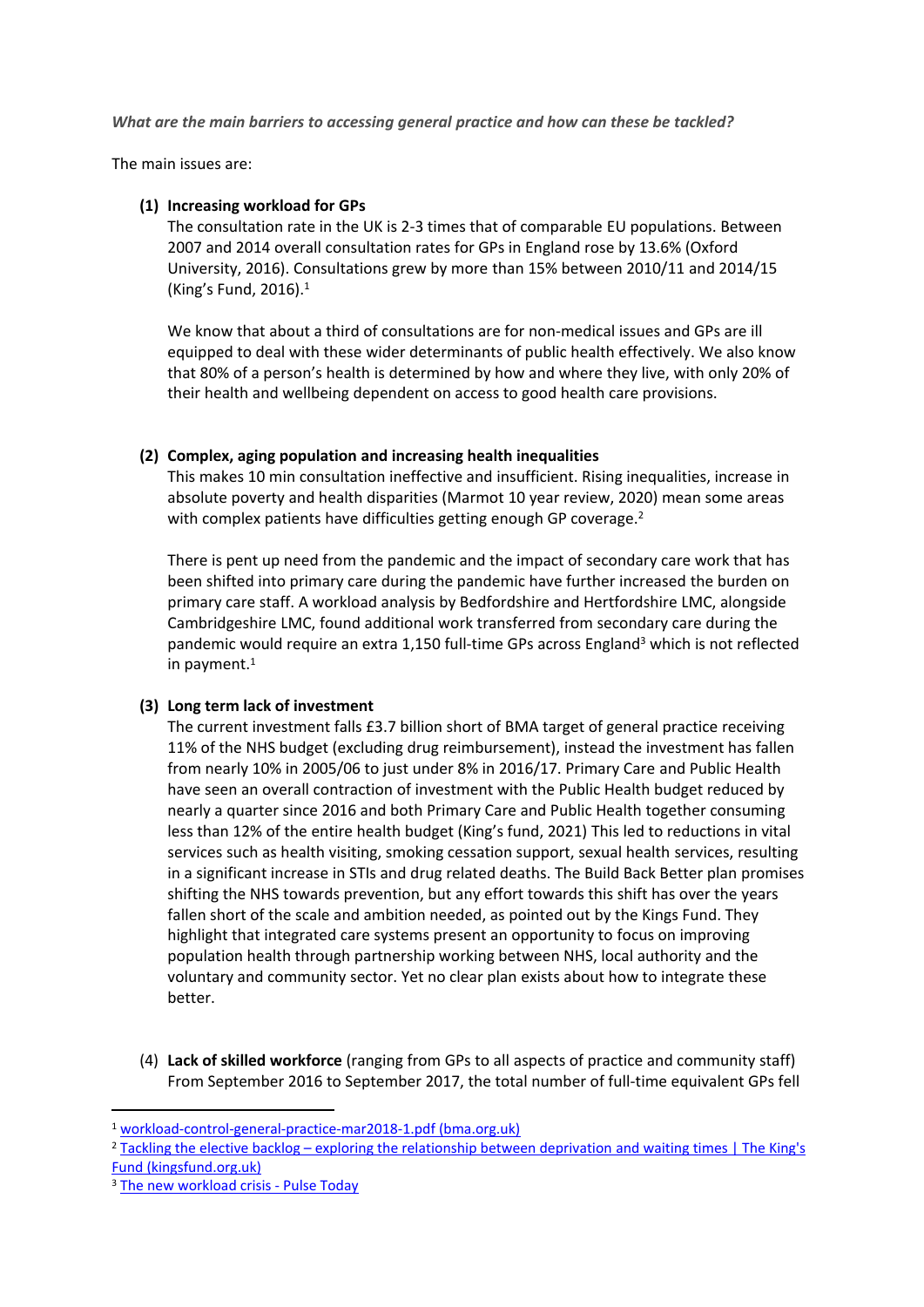by 3%. (NHS digital) Additional GP trainees present a long lead in time of at least 10 years and are outweighed by the number of skilled and experienced GPs leaving. The overall number of medical doctors at 3 doctors per 1000 people is the lowest in the EU with only Poland having less doctors.(OECD 2017-19)<sup>4</sup>

Too few doctors are choosing general practice as a career and many GPs are reducing their time commitment. 34% of partners are exploring alternative working options and 75% of sessional doctors are put off partnerships due to excessive workload (BMA 2016 survey).

An underspend of 3bn this year is likely due to inability to recruit skilled people into the ARRS roles, lack of funding for training and management of these roles and no thought given to integration. There is a long lead time for training of physician assistants, nurse practitioners, community pharmacists and there is a lack of skilled workforce that can be recruited to these roles at present.

#### **(5) Lack of continuity of care**

Fragmented services, co-existence of underuse as well as overuse of services and a lack of overview, combined with a work force crisis and GPs increasingly choosing portfolio part time clinical work as full time GP work is punishing and unsustainable at present. All these factors combine to a lack of continuity of care. Continuity is important and should be the focus of this enquiry. However, it is simply not possible given the scarcity of doctors and the large list sizes and rapid staff turnover. A recent study showed a direct dose response relationship of continuity of care with mortality rates<sup>5</sup>. The already existing named GP is currently tokenistic rather than achieving true continuity, a named GP is assigned but patients often prefer GPs they feel they have rapport with. About 40% of patients reported seeing their preferred GP almost all of the time and 23% a lot of the time in 2014<sup>6</sup>. Patients were more likely to attend A&E if they were unable to see their preferred GP<sup>7</sup>. A&E attendance for deprived areas was reduced by increasing the number of GPs<sup>8</sup>.

An innovative model developed in Glasgow in 2011called 'GPs at the deep end' found significant benefits managing complex clients with longer appointment times and continuity of care. The most challenging patients in primary care require a deep understanding of patients' lives, including their housing and environment, currently impossible within a totally unrealistic ten minute consultation period<sup>9</sup>.

#### **How can these issues be tackled?**

We propose a whole redesign of primary care particularly reconnecting with the core principles of Primary Care. The Community Health Worker (CHW) model in Brazil (Brazilian Family Health Strategy) has been proposed to create equitable access, ensure continuity of care, comprehensive needs assessment, coordination of care. CHW, who are integrated into general practice and the local authority and come from the community they serve, provide monthly outreach to a geographical

<sup>4</sup> [europe-doctors-per-1000-people-1.png](https://landgeistdotcom.files.wordpress.com/2021/09/europe-doctors-per-1000-people-1.png) [\(1601×1440\)](https://landgeistdotcom.files.wordpress.com/2021/09/europe-doctors-per-1000-people-1.png) [\(wordpress.com\)](https://landgeistdotcom.files.wordpress.com/2021/09/europe-doctors-per-1000-people-1.png)

<sup>5</sup> [Continuity](https://bjgp.org/content/early/2021/10/04/BJGP.2021.0340) [in](https://bjgp.org/content/early/2021/10/04/BJGP.2021.0340) [general](https://bjgp.org/content/early/2021/10/04/BJGP.2021.0340) [practice](https://bjgp.org/content/early/2021/10/04/BJGP.2021.0340) [as](https://bjgp.org/content/early/2021/10/04/BJGP.2021.0340) [predictor](https://bjgp.org/content/early/2021/10/04/BJGP.2021.0340) [of](https://bjgp.org/content/early/2021/10/04/BJGP.2021.0340) [mortality,](https://bjgp.org/content/early/2021/10/04/BJGP.2021.0340) [acute](https://bjgp.org/content/early/2021/10/04/BJGP.2021.0340) [hospitalisation,](https://bjgp.org/content/early/2021/10/04/BJGP.2021.0340) [and](https://bjgp.org/content/early/2021/10/04/BJGP.2021.0340) [use](https://bjgp.org/content/early/2021/10/04/BJGP.2021.0340) [of](https://bjgp.org/content/early/2021/10/04/BJGP.2021.0340) [out-of-hours](https://bjgp.org/content/early/2021/10/04/BJGP.2021.0340) [care:](https://bjgp.org/content/early/2021/10/04/BJGP.2021.0340) [a](https://bjgp.org/content/early/2021/10/04/BJGP.2021.0340) [registry-based](https://bjgp.org/content/early/2021/10/04/BJGP.2021.0340) [observational](https://bjgp.org/content/early/2021/10/04/BJGP.2021.0340) [study](https://bjgp.org/content/early/2021/10/04/BJGP.2021.0340) [in](https://bjgp.org/content/early/2021/10/04/BJGP.2021.0340) [Norway](https://bjgp.org/content/early/2021/10/04/BJGP.2021.0340) [|](https://bjgp.org/content/early/2021/10/04/BJGP.2021.0340) [British](https://bjgp.org/content/early/2021/10/04/BJGP.2021.0340) [Journal](https://bjgp.org/content/early/2021/10/04/BJGP.2021.0340) [of](https://bjgp.org/content/early/2021/10/04/BJGP.2021.0340) [General](https://bjgp.org/content/early/2021/10/04/BJGP.2021.0340) [Practice](https://bjgp.org/content/early/2021/10/04/BJGP.2021.0340) [\(bjgp.org\)\)](https://bjgp.org/content/early/2021/10/04/BJGP.2021.0340)

<sup>6</sup> Cowling et al. Importance of accessibility and opening hours to overall patient experience of general practice. 2018, BJGP

<sup>7</sup> Cowling et al. Patient experience of general practice and use of emergency hospital services in England, BMJ Quality and Safety 2017

<sup>&</sup>lt;sup>8</sup> [\(Are](https://bjgp.org/content/71/705/e287) [more](https://bjgp.org/content/71/705/e287) [GPs](https://bjgp.org/content/71/705/e287) [associated](https://bjgp.org/content/71/705/e287) [with](https://bjgp.org/content/71/705/e287) [a](https://bjgp.org/content/71/705/e287) [reduction](https://bjgp.org/content/71/705/e287) [in](https://bjgp.org/content/71/705/e287) [emergency](https://bjgp.org/content/71/705/e287) [hospital](https://bjgp.org/content/71/705/e287) [admissions?](https://bjgp.org/content/71/705/e287) [A](https://bjgp.org/content/71/705/e287) [quantitative](https://bjgp.org/content/71/705/e287) [study](https://bjgp.org/content/71/705/e287) [on](https://bjgp.org/content/71/705/e287) [GP](https://bjgp.org/content/71/705/e287) [referral](https://bjgp.org/content/71/705/e287) [in](https://bjgp.org/content/71/705/e287) [England](https://bjgp.org/content/71/705/e287) [|](https://bjgp.org/content/71/705/e287) [British](https://bjgp.org/content/71/705/e287) [Journal](https://bjgp.org/content/71/705/e287) [of](https://bjgp.org/content/71/705/e287) [General](https://bjgp.org/content/71/705/e287) [Practice](https://bjgp.org/content/71/705/e287) [\(bjgp.org\)\)](https://bjgp.org/content/71/705/e287)

<sup>9</sup> [GPs](https://www.gcph.co.uk/publications/277_gps_at_the_deep_end#:~:text=GPs%20at%20the%20Deep%20End%20-%20Connecting%20with,its%20attempt%20to%20improve%20health%20and%20narrow%20inequalities.) [at](https://www.gcph.co.uk/publications/277_gps_at_the_deep_end#:~:text=GPs%20at%20the%20Deep%20End%20-%20Connecting%20with,its%20attempt%20to%20improve%20health%20and%20narrow%20inequalities.) [the](https://www.gcph.co.uk/publications/277_gps_at_the_deep_end#:~:text=GPs%20at%20the%20Deep%20End%20-%20Connecting%20with,its%20attempt%20to%20improve%20health%20and%20narrow%20inequalities.) [Deep](https://www.gcph.co.uk/publications/277_gps_at_the_deep_end#:~:text=GPs%20at%20the%20Deep%20End%20-%20Connecting%20with,its%20attempt%20to%20improve%20health%20and%20narrow%20inequalities.) [End](https://www.gcph.co.uk/publications/277_gps_at_the_deep_end#:~:text=GPs%20at%20the%20Deep%20End%20-%20Connecting%20with,its%20attempt%20to%20improve%20health%20and%20narrow%20inequalities.) [|](https://www.gcph.co.uk/publications/277_gps_at_the_deep_end#:~:text=GPs%20at%20the%20Deep%20End%20-%20Connecting%20with,its%20attempt%20to%20improve%20health%20and%20narrow%20inequalities.) [Glasgow](https://www.gcph.co.uk/publications/277_gps_at_the_deep_end#:~:text=GPs%20at%20the%20Deep%20End%20-%20Connecting%20with,its%20attempt%20to%20improve%20health%20and%20narrow%20inequalities.) [Centre](https://www.gcph.co.uk/publications/277_gps_at_the_deep_end#:~:text=GPs%20at%20the%20Deep%20End%20-%20Connecting%20with,its%20attempt%20to%20improve%20health%20and%20narrow%20inequalities.) [for](https://www.gcph.co.uk/publications/277_gps_at_the_deep_end#:~:text=GPs%20at%20the%20Deep%20End%20-%20Connecting%20with,its%20attempt%20to%20improve%20health%20and%20narrow%20inequalities.) [Population](https://www.gcph.co.uk/publications/277_gps_at_the_deep_end#:~:text=GPs%20at%20the%20Deep%20End%20-%20Connecting%20with,its%20attempt%20to%20improve%20health%20and%20narrow%20inequalities.) [Health](https://www.gcph.co.uk/publications/277_gps_at_the_deep_end#:~:text=GPs%20at%20the%20Deep%20End%20-%20Connecting%20with,its%20attempt%20to%20improve%20health%20and%20narrow%20inequalities.) [\(gcph.co.uk\)](https://www.gcph.co.uk/publications/277_gps_at_the_deep_end#:~:text=GPs%20at%20the%20Deep%20End%20-%20Connecting%20with,its%20attempt%20to%20improve%20health%20and%20narrow%20inequalities.) last accessed 10.12.21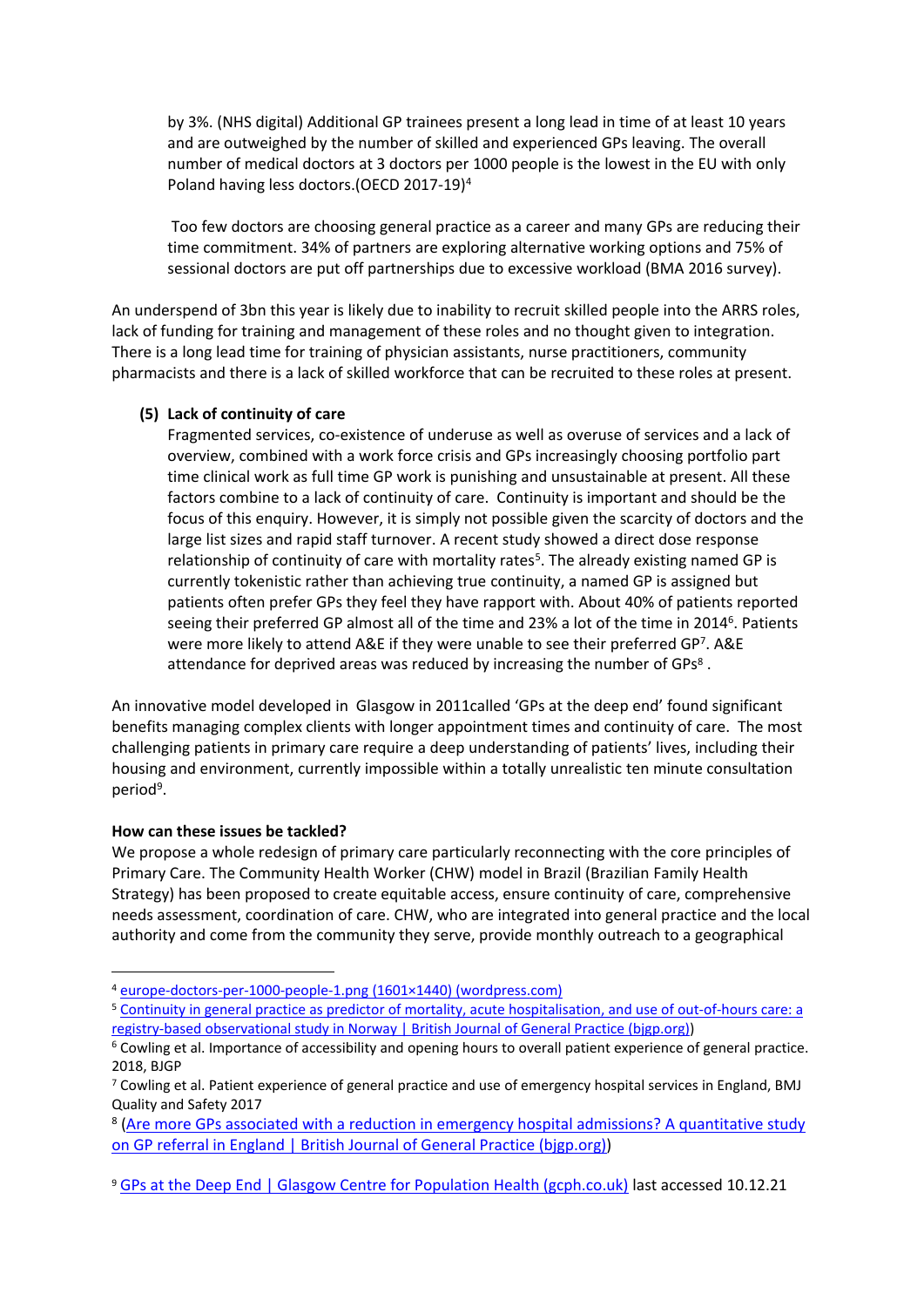area regardless of need and include the entire household. Each CHW would look after between 80 to 100 households on a regular basis and provide the eyes and ears of the GP in the community.

We believe it to be a cost effective and unique solution to deal with all of these entrenched issues based on the Brazilian experience, where it was rolled out at scale. The CHW as part of the Brazilian Family Health Strategy cover about 70% of the Brazilan population and in the last 20+ years have seen remarkable health improvements that have been documented including, but not limited to, an impressive 34% reduction in cardiovascular mortality<sup>10</sup>, reduced racial inequality<sup>11</sup>, improved child health<sup>12</sup>, improved chronic disease management.<sup>13</sup> increased equitable access to health care<sup>14</sup> and reduced unscheduled hospital admissions<sup>15</sup>.

To cover the population of England, the cost of a CHW workforce has been estimated to be around 2.2bn annually<sup>16</sup>, less than the ARRS underspent of 3bn for this financial year. If this intervention was aimed only at geographical areas of high deprivation, we predict it would cost even less while having a dramatic impact on levelling health inequalities.

We hypothesize that this CHW workforce would also have a profound impact on the effectiveness and efficiency of primary care. Conservative modelling suggests that if CHW engage with and successfully refer 20% of eligible unscreened or unimmunised individuals, an additional 753,592 cervical cancer screenings, 365,166 breast cancer screenings and 482,924 bowel cancer screenings could be expected within respective review periods. A total of 16,398 additional children annually could receive their MMR1 at 12 months and 24,716 their MMR2 at five years of age. Community health workers would also provide home-based health promotion and lifestyle support to patients with chronic disease.<sup>15</sup>

We will set out in detail below how the CHW workforce as part of a national Family health and wellbeing strategy similar to Brazil can address all of the issues listed above.

# **(1) Reducing workload for GPs**

SP evidence has shown that social prescribing initiatives are supported and welcome by clinicians as a way to reduce non-medical workload<sup>17</sup>. CHW are ideally positioned to deal with wider determinants of public health effectively.

The Brazilian CHW model is currently piloted in a UK context and early signs are that the CHW are able to uncover unmet need, connect up services efficiently, address wider determinants of health, provide continuity of care and address the entire family or household. (CHW pilot interim report) The CHW were able to resolve issues GPs would currently deal with such as medication compliance, health promotion, loneliness, social prescribing, connecting up to services, helping with triage, therefore releasing the capacity for the GP to focus on medical issues more appropriately.

<sup>10</sup> Rasella et al BMJ 2014

<sup>11</sup> Hone at al PLOS Medicine 2017

<sup>12</sup> Lewin et al Cochrane Database of Systematic Reviews 2010

<sup>&</sup>lt;sup>13</sup> Viswanathan et al Agency for Healthcare Research and Quality. AHRQ 2009

<sup>&</sup>lt;sup>14</sup> Macinko and Lima-Costa International Journal for Equity in Health 2012

<sup>&</sup>lt;sup>15</sup> Macinko et al 2010. Health Affairs

<sup>16</sup> Hayhoe et al 2018, JRSM

<sup>17</sup> BBBC [SurveyMonkey](http://www.bbbc.org.uk/wp-content/uploads/2018/05/MEEBBB_GP_survey_results_May_2016.pdf) [Analyze](http://www.bbbc.org.uk/wp-content/uploads/2018/05/MEEBBB_GP_survey_results_May_2016.pdf) [-](http://www.bbbc.org.uk/wp-content/uploads/2018/05/MEEBBB_GP_survey_results_May_2016.pdf) [Export](http://www.bbbc.org.uk/wp-content/uploads/2018/05/MEEBBB_GP_survey_results_May_2016.pdf) [\(bbbc.org.uk\)](http://www.bbbc.org.uk/wp-content/uploads/2018/05/MEEBBB_GP_survey_results_May_2016.pdf)